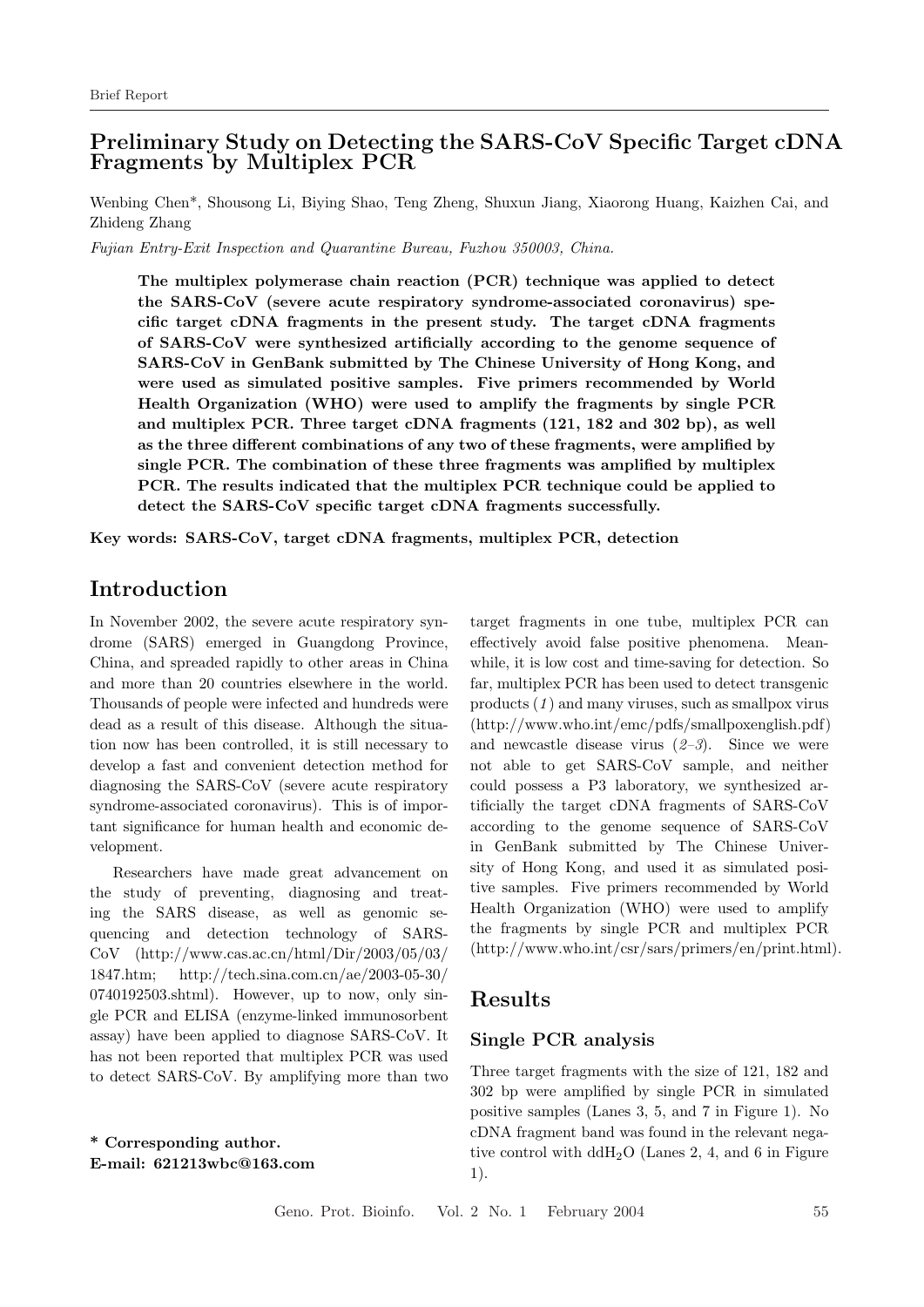

Fig. 1 The electrophoresis patterns of single PCR, duplex PCR and triplex PCR products. Lanes 1 and 16: 50 bp ladder marker; Lanes 2, 4, 6, 8, 10, 12, and 14: ddH<sub>2</sub>O control; Lane 3: 121 bp target cDNA fragment; Lane 5: 182 bp target cDNA fragment; Lane 7: 302 bp target cDNA fragment; Lane 9: 121 & 182 bp target cDNA fragments; Lane 11: 121 & 302 bp target cDNA fragments; Lane 13: 182 & 302 bp target cDNA fragments; Lane 15: 121, 182 and 302 bp target cDNA fragments.

### Multiplex PCR analysis

#### Duplex PCR analysis

Using relevant primer pairs listed in Table 1, three combinations of any two target fragments, 121 & 182 bp,  $121 \& 302$  bp, and  $182 \& 302$  bp, were amplified by duplex PCR in simulated positive samples (Lanes 9, 11, and 13 in Figure 1). No cDNA fragment band was found in the relevant negative controls with  $ddH<sub>2</sub>O$ (Lanes 8, 10, and 12 in Figure 1).

#### Triplex PCR analysis

Using three primer pairs listed in Table 1, the combination of the three target cDNA fragments with the size of 121, 182 and 302 bp was amplified by triplex PCR in simulated positive samples (Lane 15 in Figure 1). No cDNA fragment band was found in the relevant negative control with  $ddH<sub>2</sub>O$  (Lane 14 in Figure 1).

Figure 1 showed that the PCR results were consistent in single PCR, duplex PCR, and triplex PCR. It indicated that the multiplex PCR technique could be applied to detect the SARS-CoV.

### Concentration gradient analysis between single PCR and duplex PCR

The concentration gradient analysis in the single PCR showed that both the 182 bp fragment and the 121 bp one could be amplified with 0.03 ng template DNA, or even less, in one reaction (Figure 2). The duplex PCR of these two sequences also showed the same result (Figure 3).



Fig. 2 The template DNA content gradient analysis of 121 bp (A) and 182 bp (B) target cDNA fragments in single PCR. Lane 1: 100 bp ladder marker; Lanes 2-9: the positive DNA content within 25  $\mu$ L PCR system was 15, 1.5, 0.75, 0.15, 0.03, 0.015, 0.003, and 0.0015 ng, respectively; Lane 10: ddH2O control.



Fig. 3 The template DNA content gradient analysis of 182 bp and 121 bp target cDNA fragments in duplex PCR. Lanes 1 and 11: 100 bp ladder marker; Lanes 2-9: the positive DNA content within 25  $\mu$ L PCR system was 15, 1.5, 0.75, 0.15, 0.03, 0.015, 0.003, and 0.0015 ng, respectively; Lane 10: ddH<sub>2</sub>O control.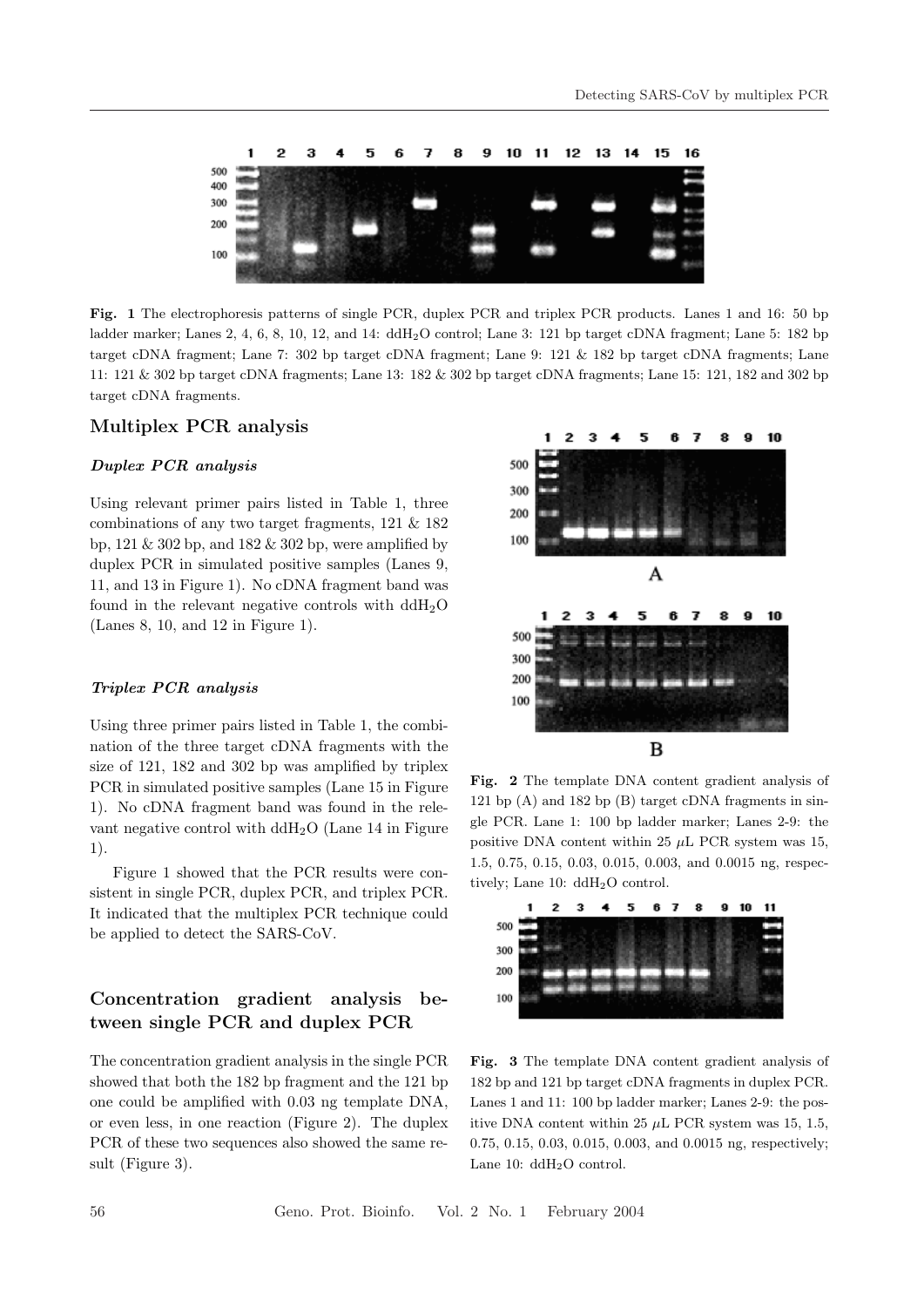| PCR types   | Primers             | The sequence of primers                  | The size of PCR |
|-------------|---------------------|------------------------------------------|-----------------|
|             |                     |                                          | products (bp)   |
| Single PCR  | <b>HKUs</b>         | 5'-TAC ACA CCT CAG CGT TG-3'             | 182             |
|             | <b>HKUas</b>        | 5'-CAC GAA CGT GAC GAA T -3'             |                 |
|             | SAR <sub>1s</sub>   | 5'-CCT CTC TTG TTC TTG CTC GCA-3'        | 121             |
|             | SAR <sub>1</sub> as | 5'-TAT AGT GAG CCG CCA CAC ATG-3'        |                 |
|             | <b>HKUs</b>         | 5'-TAC ACA CCT CAG CGT TG-3'             | 302             |
|             | <b>BNoutAs</b>      | 5'-CAT AAC CAG TCG GTA CAG CTA C-3'      |                 |
| Duplex PCR  | <b>HKUs</b>         | 5'-TAC ACA CCT CAG CGT TG-3'             | 182             |
|             | <b>HKUas</b>        | $5'$ -CAC GAA CGT GAC GAA T $-3'$        |                 |
|             | SAR <sub>1s</sub>   | 5'-CCT CTC TTG TTC TTG CTC GCA-3'        | 121             |
|             | SAR <sub>1</sub> as | 5'-TAT AGT GAG CCG CCA CAC ATG-3'        |                 |
|             | <b>HKUs</b>         | 5'-TAC ACA CCT CAG CGT TG-3'             | 182             |
|             | <b>HKUas</b>        | $5'$ -CAC GAA CGT GAC GAA T $-3'$        |                 |
|             | <b>HKUs</b>         | 5'-TAC ACA CCT CAG CGT TG-3'             | 302             |
|             | <b>BNoutAs</b>      | 5'-CAT AAC CAG TCG GTA CAG CTA C-3'      |                 |
|             | SAR <sub>1s</sub>   | 5'-CCT CTC TTG TTC TTG CTC GCA-3'        | 121             |
|             | SAR <sub>1</sub> as | 5'-TAT AGT GAG CCG CCA CAC ATG-3'        |                 |
|             | <b>HKUs</b>         | $5'$ -TAC ACA CCT CAG CGT TG-3 $^\prime$ | 302             |
|             | <b>BNoutAs</b>      | 5'-CAT AAC CAG TCG GTA CAG CTA C-3'      |                 |
| Triplex PCR | SAR1s               | 5'-CCT CTC TTG TTC TTG CTC GCA-3'        | 121             |
|             | SAR <sub>1</sub> as | 5'-TAT AGT GAG CCG CCA CAC ATG-3'        |                 |
|             | <b>HKUs</b>         | 5'-TAC ACA CCT CAG CGT TG-3'             | 182             |
|             | <b>HKUas</b>        | $5'$ -CAC GAA CGT GAC GAA T $-3'$        |                 |
|             | <b>HKUs</b>         | 5'-TAC ACA CCT CAG CGT TG-3'             | 302             |
|             | <b>BNoutAs</b>      | 5'-CAT AAC CAG TCG GTA CAG CTA C-3'      |                 |

Table 1 The PCR Primers and Products

# Discussion

So far as reported, SARS-CoV specific target cDNA fragments have been amplified by single PCR. For identifying SARS-CoV, it is necessary to analyze two or more target sequences. The multiplex PCR can amplify two or more target fragments in one reaction tube simultaneously, thus can effectively reduce the probability of false positive phenomena due to reaction competition between each primer pair. The results in the present study showed that it is feasible to test the SARS-CoV with multiplex PCR because its sensitivity is the same as that of single PCR, and it would be more accurate, time-saving, and costeffective.

As the positive control DNA was synthesized artificially, no pollution problem would be produced during the research process, and no expensive experimental instrument, such as P3 laboratory, is required. The results of this research could be produced as a detection kit for SARS-CoV.

The results above were a preliminary study, and if

it is applied to make detection kits for SARS-CoV, a verification in a P3 laboratory with cDNA fragments reverse-transcripted from RNA of real SARS-CoV and some other related researches are necessary.

## Materials and Methods

### Materials

According to the genome sequence of SARS-CoV in GenBank submitted by The Chinese University of Hong Kong, two target cDNA fragments of 121 and 302 bp (Figure 4) were synthesized and cloned artificially by Sanbo Zhiyuan Biotechnology Ltd (Beijing, China). Trizol RNA extraction kit was bought from QIAGEN Company (Hilden, Germany). Taq DNA polymerase, dNTP,  $10 \times$  PCR buffer with  $Mg^{2+}$ and DNA ladder (50 and 100 bp) were bought from Bioasia Biotechnology Ltd (Shanghai, China). Five primers (Table 1) recommended by WHO were synthesized by Sanbo Zhiyuan Biotechnology Ltd.